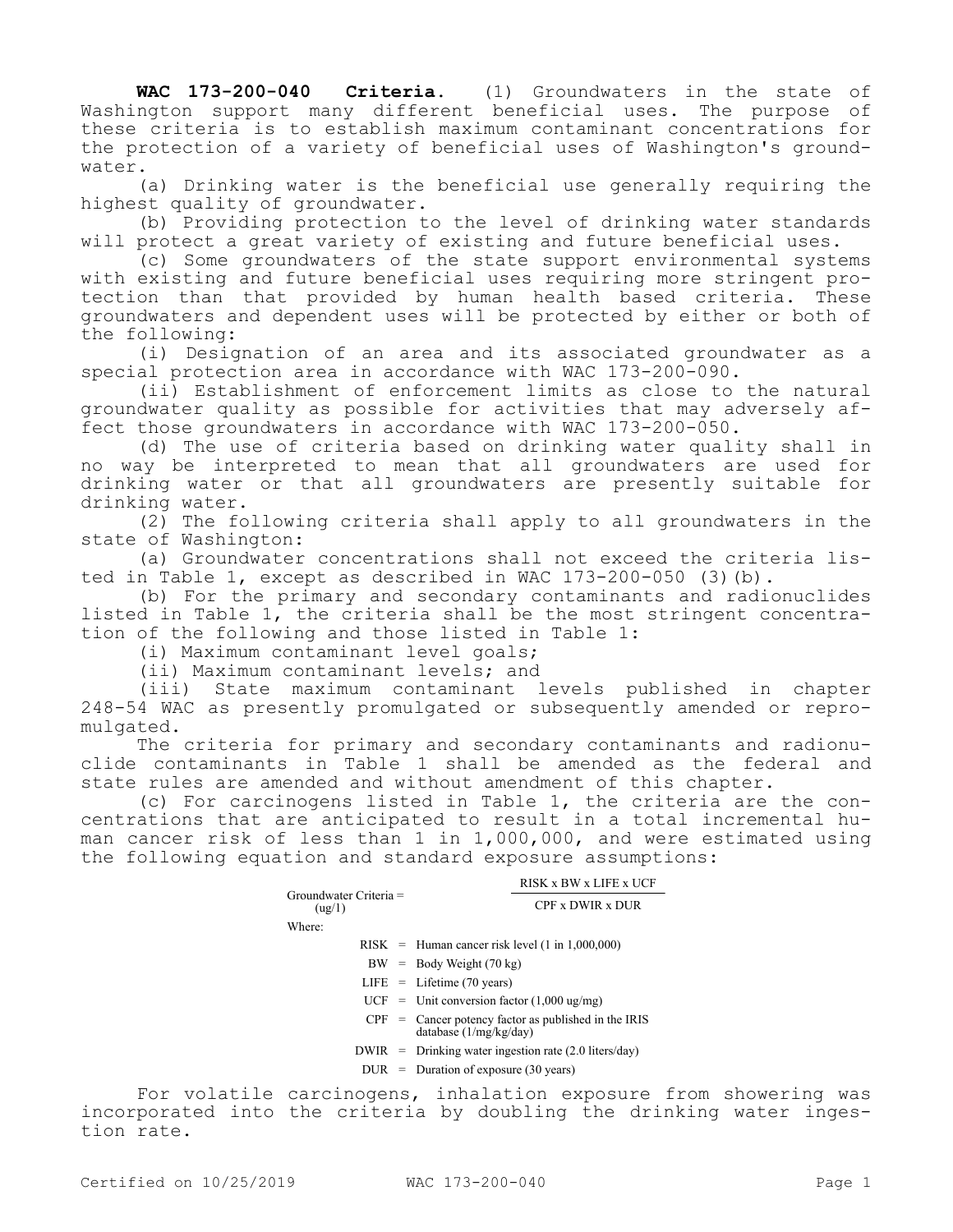(3) For contaminants for which no numeric criteria have been established, enforcement limits shall be established in accordance with WAC 173-200-050.

TABLE 1

| GROUNDWATER QUALITY CRITERIA |                                                         |                                                                                        |                   |                                             |  |  |
|------------------------------|---------------------------------------------------------|----------------------------------------------------------------------------------------|-------------------|---------------------------------------------|--|--|
|                              | <b>CONTAMINANT</b>                                      |                                                                                        |                   | <b>CRITERION</b>                            |  |  |
| L.                           | PRIMARY AND SECONDARY CONTAMINANTS AND<br>RADIONUCLIDES |                                                                                        |                   |                                             |  |  |
|                              | А.                                                      | PRIMARY CONTAMINANTS                                                                   |                   |                                             |  |  |
|                              |                                                         | Barium*                                                                                | 1.0               | milligra<br>ms/<br>liter<br>(mg/1)          |  |  |
|                              |                                                         | Cadmium*                                                                               | 0.01              | mg/1                                        |  |  |
|                              |                                                         | Chromium*                                                                              | 0.05              | mg/1                                        |  |  |
|                              |                                                         | Lead*                                                                                  | 0.05              | mg/1                                        |  |  |
|                              |                                                         | Mercury*                                                                               | 0.002             | mg/1                                        |  |  |
|                              |                                                         | Selenium*                                                                              | 0.01              | mg/1                                        |  |  |
|                              |                                                         | Silver*                                                                                | 0.05              | mg/1                                        |  |  |
|                              |                                                         | Fluoride                                                                               | 4                 | mg/1                                        |  |  |
|                              |                                                         | Nitrate (as N)                                                                         | 10                | mg/1                                        |  |  |
|                              |                                                         | Endrin                                                                                 | 0.0002            | mg/1                                        |  |  |
|                              |                                                         | Methoxychlor                                                                           | 0.1               | mg/1                                        |  |  |
|                              |                                                         | 1,1,1-Trichloroethane                                                                  | 0.20              | mg/1                                        |  |  |
|                              |                                                         | $2-4D$                                                                                 | 0.10              | mg/1                                        |  |  |
|                              |                                                         | 2,4,5-TP Silvex                                                                        | 0.01              | mg/1                                        |  |  |
|                              |                                                         | Total Coliform Bacteria                                                                | 1/100             | ml                                          |  |  |
|                              | В.                                                      | <b>SECONDARY CONTAMINANTS</b>                                                          |                   |                                             |  |  |
|                              |                                                         | Copper*                                                                                | 1.0               | mg/1                                        |  |  |
|                              |                                                         | Iron*                                                                                  | 0.30              | mg/1                                        |  |  |
|                              |                                                         | Manganese*                                                                             | 0.05              | mg/1                                        |  |  |
|                              |                                                         | $Zinc*$                                                                                | 5.0               | mg/1                                        |  |  |
|                              |                                                         | Chloride                                                                               | 250               | mg/1                                        |  |  |
|                              |                                                         | Sulfate                                                                                | 250               | mg/1                                        |  |  |
|                              |                                                         | <b>Total Dissolved Solids</b>                                                          | 500               | mg/1                                        |  |  |
|                              |                                                         | Foaming Agents                                                                         | 0.5               | mg/1                                        |  |  |
|                              |                                                         | pН                                                                                     | $6.5 - 8.5$       |                                             |  |  |
|                              |                                                         | Corrosivity                                                                            | noncorrosive      |                                             |  |  |
|                              |                                                         | Color                                                                                  | 15 color units    |                                             |  |  |
|                              |                                                         | Odor                                                                                   | 3 threshold       |                                             |  |  |
|                              |                                                         |                                                                                        | odor units        |                                             |  |  |
|                              | С.                                                      | <b>RADIONUCLIDES</b>                                                                   |                   |                                             |  |  |
|                              |                                                         | Gross Alpha Particle Activity                                                          | 15                | pico<br>Curie/<br>liter<br>(pCi/1)          |  |  |
|                              |                                                         | Gross Beta Particle<br>Radioactivity<br>Gross Beta Activity<br>Tritium<br>Strontium-90 | 50<br>20,000<br>8 | pCi/l<br>pCi/l<br>pCi/1                     |  |  |
|                              |                                                         | Radium 226 & 228                                                                       | 5                 | pCi/1                                       |  |  |
|                              |                                                         | Radium -226                                                                            | 3                 | pCi/1                                       |  |  |
|                              |                                                         |                                                                                        |                   |                                             |  |  |
| <b>II. CARCINOGENS</b>       |                                                         |                                                                                        |                   |                                             |  |  |
|                              |                                                         | Acrylamide                                                                             | 0.02              | microgr<br>ams/<br>liter<br>$\frac{u g}{1}$ |  |  |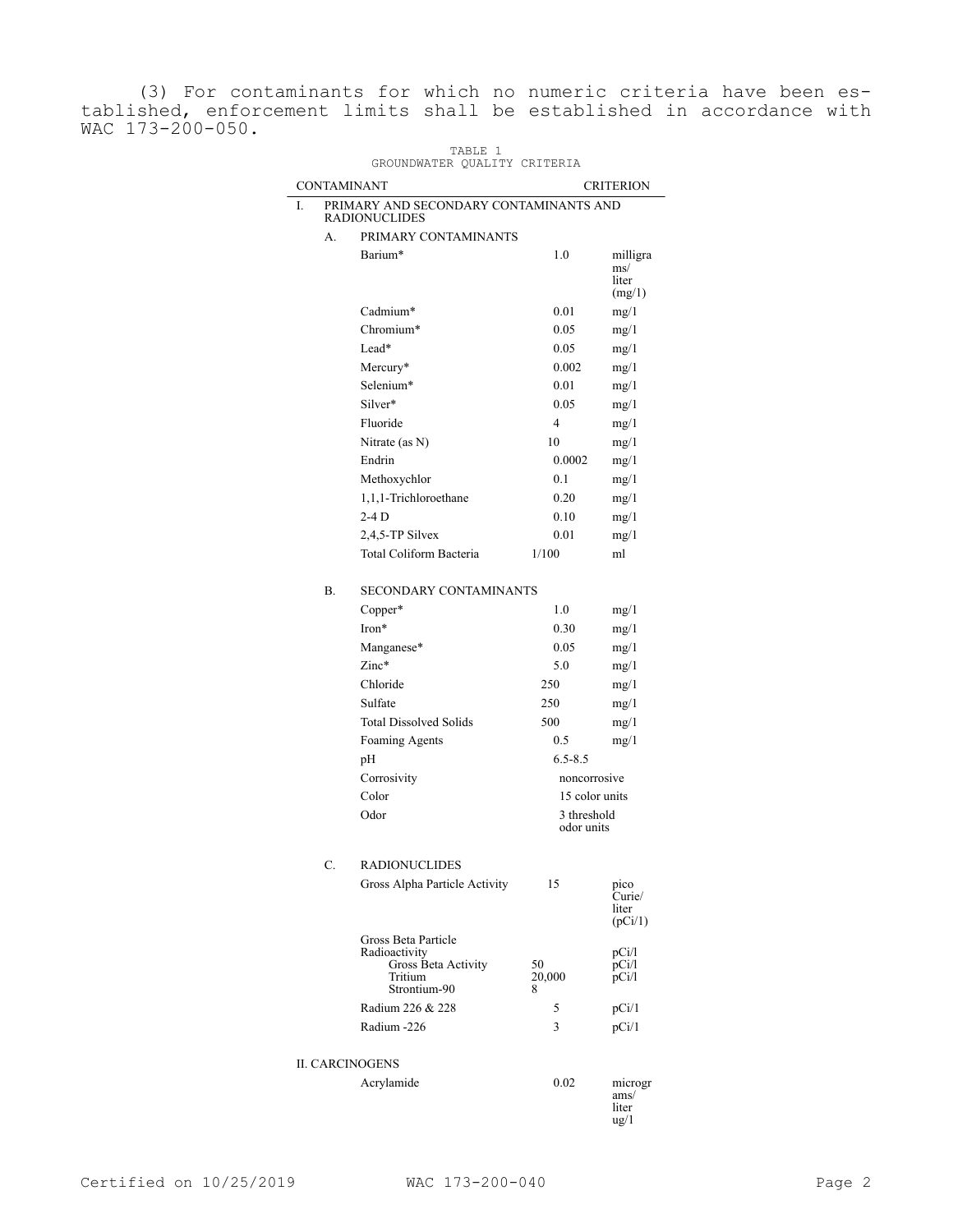| CONTAMINANT                                |        | <b>CRITERION</b> |  |
|--------------------------------------------|--------|------------------|--|
| Acrylonitrile                              | 0.07   | $\frac{u g}{1}$  |  |
| Aldrin                                     | 0.005  | $\frac{u g}{1}$  |  |
| Aniline                                    | 14     | $\frac{u g}{1}$  |  |
| Aramite                                    | 3      | $\frac{u g}{1}$  |  |
| Arsenic*                                   | 0.05   | (ug/1)           |  |
| Azobenzene                                 | 0.7    | $\frac{u g}{1}$  |  |
| Benzene                                    | 1.0    | $\frac{u g}{1}$  |  |
| Benzidine                                  | 0.0004 | $\frac{u g}{1}$  |  |
| Benzo(a)pyrene                             | 0.008  | $\frac{u g}{1}$  |  |
| Benzotrichloride                           | 0.007  | $\frac{u}{2}$    |  |
| Benzyl chloride                            | 0.5    | $\frac{u g}{1}$  |  |
| Bis(chloroethyl)ether                      | 0.07   | $\frac{u g}{1}$  |  |
| Bis(chloromethyl)ether                     | 0.0004 | $\frac{u g}{1}$  |  |
| Bis(2-ethylhexyl) phthalate                | 6.0    | $\frac{u g}{1}$  |  |
| Bromodichloromethane                       | 0.3    | $\frac{u g}{1}$  |  |
| <b>Bromoform</b>                           | 5      | $\frac{u g}{1}$  |  |
| Carbazole                                  | 5      | $\frac{u}{2}$    |  |
| Carbon tetrachloride                       | 0.3    | $\frac{u g}{1}$  |  |
| Chlordane                                  | 0.06   | $\frac{u}{2}$    |  |
| Chlorodibromomethane                       | 0.5    | $\frac{u}{2}$    |  |
| Chloroform                                 | 7.0    | $\frac{u g}{1}$  |  |
| 4 Chloro-2-methyl aniline                  | 0.1    | $\frac{u}{2}$    |  |
| 4 Chloro-2-methyl analine<br>hydrochloride | 0.2    | ug/1             |  |
| o-Chloronitrobenzene                       | 3      | $\frac{u g}{1}$  |  |
| p-Chloronitrobenzene                       | 5      | $\frac{u g}{1}$  |  |
| Chlorthalonil                              | 30     | $\frac{u g}{1}$  |  |
| Diallate                                   | 1      | $\frac{u g}{1}$  |  |
| DDT (includes DDE and<br>DDD)              | 0.3    | $\frac{u g}{1}$  |  |
| 1,2 Dibromoethane                          | 0.001  | ug/1             |  |
| 1,4 Dichlorobenzene                        | 4      | ug/1             |  |
| 3,3' Dichlorobenzidine                     | 0.2    | $\frac{u g}{1}$  |  |
| 1,1 Dichloroethane                         | 1.0    | $\frac{u}{2}$    |  |
| 1,2 Dichloroethane<br>(ethylene chloride)  | 0.5    | ug/1             |  |
| 1,2 Dichloropropane                        | 0.6    | $\frac{u}{2}$    |  |
| 1,3 Dichloropropene                        | 0.2    | ug/1             |  |
| Dichlorvos                                 | 0.3    | $\frac{u g}{1}$  |  |
| Dieldrin                                   | 0.005  | ug/1             |  |
| 3,3' Dimethoxybenzidine                    | 6      | $\frac{u g}{1}$  |  |
| 3,3 Dimethylbenzidine                      | 0.007  |                  |  |
| 1,2 Dimethylhydrazine                      | 60     | ug/1             |  |
| 2,4 Dinitrotoluene                         | 0.1    | $\frac{u g}{1}$  |  |
| 2,6 Dinitrotoluene                         | 0.1    | $\frac{u g}{1}$  |  |
| 1,4 Dioxane                                | 7.0    | ug/1             |  |
| 1,2 Diphenylhydrazine                      | 0.09   | $\frac{u}{g}$    |  |
| Direct Black 38                            | 0.009  | $\frac{u}{g}$    |  |
| Direct Blue 6                              | 0.009  | $\frac{u}{g}$    |  |
| Direct Brown 95                            | 0.009  | $\frac{u}{g}$    |  |
| Epichlorohydrin                            | 8      | $\frac{u}{g}$    |  |
| Ethyl acrylate                             | 2      | $\frac{u}{g}$    |  |
| Ethylene dibromide                         | 0.001  | $\frac{u}{g}$    |  |
| Ethylene thiourea                          | 2      | $\frac{u}{g}$    |  |
| Folpet                                     | 20     | $\frac{u}{g}$    |  |
| Furazolidone                               | 0.02   | $\frac{u}{g}$    |  |
|                                            |        |                  |  |